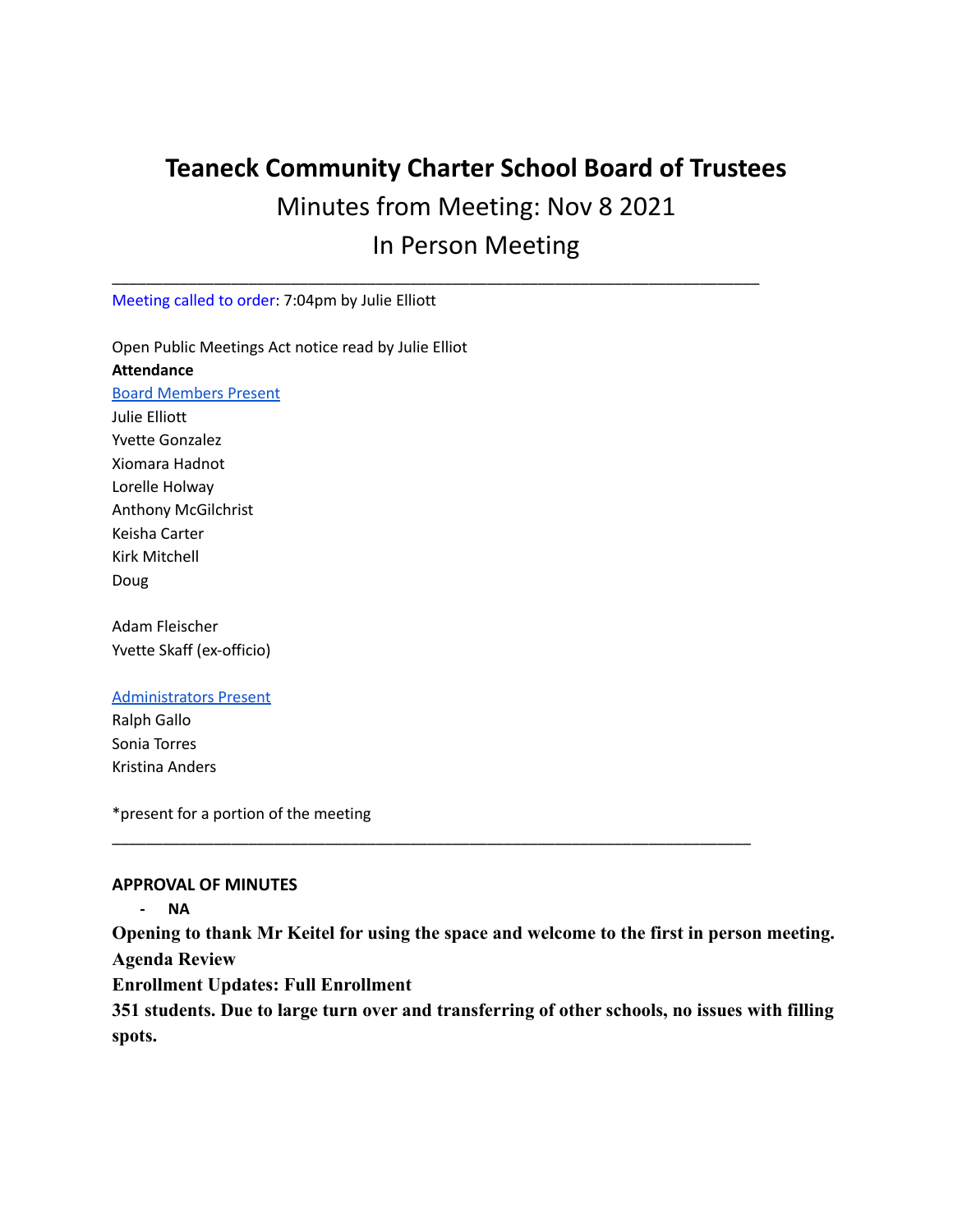**Curriculum Update**

**337 students enrolled**

**2 pairs of siblings have left recently.**

**1 spot was offered to a sibling of a current student**

**Other 3 spots will be filled in the next few days**

**Grade 3, 4, 5, and 7th**

**We don't allow tours at the moment but because its a sibling they will come in the am.**

**We have a recorded open house they will watch from next year.**

**Waiting list if very strong**

**Lottery and Enrollment:**

**Opened up applications for 2022- 2023**

**Waiting list if very effective, old fashioned way would have been a manual entry / removal. The lottery system updates the waiting list when there is an opening.**

**IF folks have siblings that are interested in enrolling they can apply. Sent out during Nov 18th we will have our first an Open House - multi purpose room with masking and social distancing**

**Second open house will take place Saturday Dec 11th at 10am.**

**WE have a brochure for the upcoming school year. Will be distributed in the local pre-schools etc. This will happen in the next week.**

**Lottery will take place on Dec 10th before our January meeting.**

**IT's a great systems less of an event and it's automated.**

**Next on the list:**

**Charter renewal visit. Oct 22nd Friday, DOE came in and tours the school met with Students, teachers, parents and staff. They met a great mix of folks. They were very pleased on what they saw. We will not have a definitive answer in 6 to 8 weeks after the February 2022 decision. They will give us a full report on all their findings. Very pleased, very student centered approach to learning.**

**They saw that everyone understands what we are doing and how we are doing it. Assume we can be renewed without telling us it's official. The financial report of the renewal was done virtually. Thomas said it went well and we are in good shape.**

**Great job to everyone, I sent an email thanking everyone. IT's inspiring to listen to the feedback. Thank you to the teach reps and Board members?**

**JE: Did they mention anything about the expansion? New students?**

**RG: No that is part of the report but they said we do have the size for it.**

**Next: Covid-19 Protocol Updates: 2 new highlighted sections**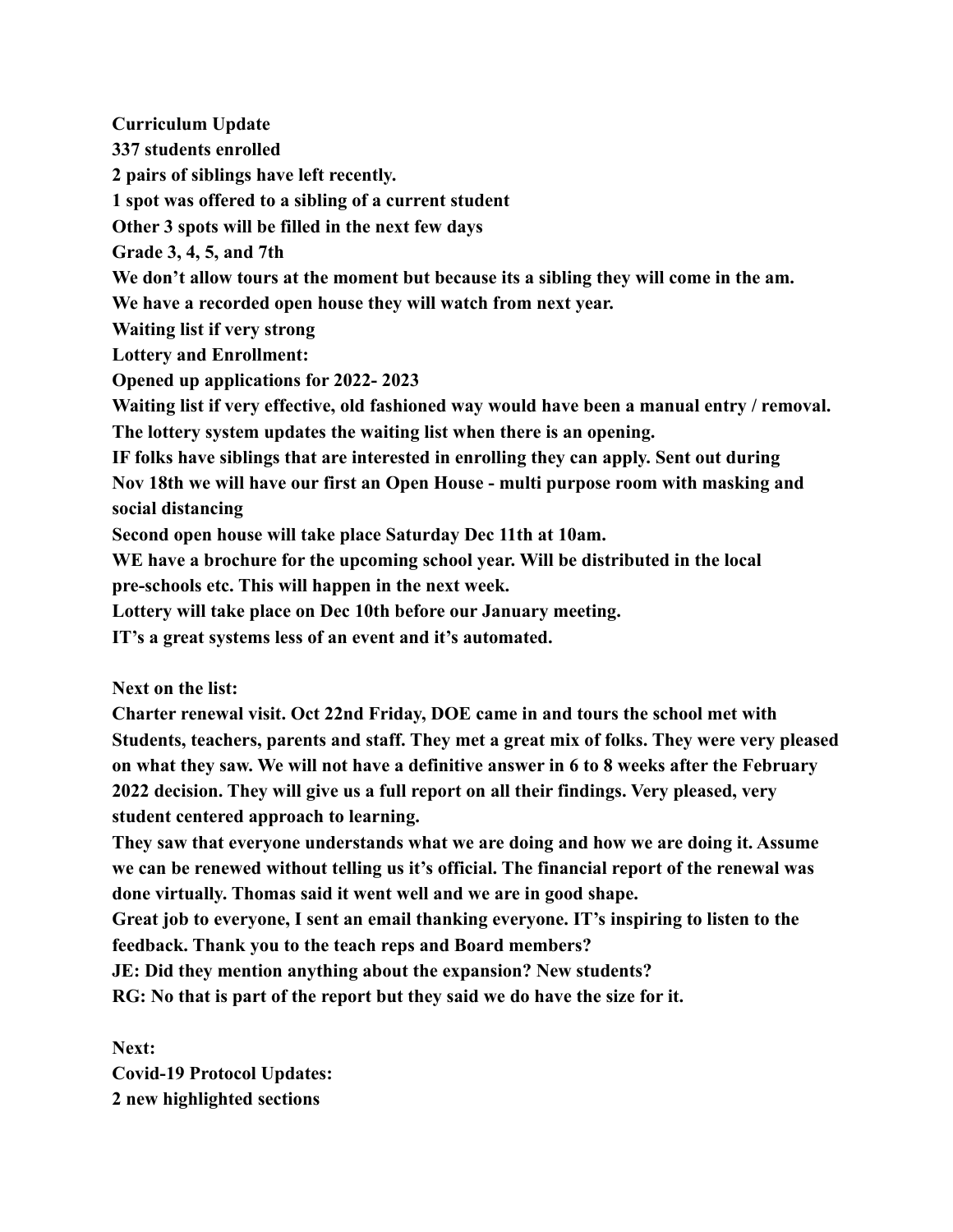- **1. Classroom seating: Since school started we have been having a good experience with the plexiglass. Teachers are asking if the barriers are required. ITs now officially not recommended - it's up to us. A mask is mandatory. IF we cannot guarantee 3 feet of space we should keep them. In other cases when kids aren't sharing the table they can be removed. If approved tonight, it will be up to the teacher to use their common sense if they want to remove the shields or not. They are breaking, its almost not safe. We will monitor the situation and see how the classes are due. For example in Science where they share tables perhaps we keep. OTherwise teachers can use their discretion.**
- **2. The other change we are making is continuous remember we will eat outside as much as we can. When talking about weather permitting - the temp cap will be 32 degrees. Make sure their kids are bundled up. As we see the temps fluctuate we enjoy the warm weather. We are reserving the right to have the kids eat outside if it's 32 degrees or above.**
	- **a. KM: Where did the temp come from? Has that been made official from somewhere? Has anyone eaten outside during 32 degree weather? That's cold. What's the plan for cold weather? EAting in the cafeteria.**
	- **b. RG: We hold that right. Every little bit helps and eating outside is one of those measures with keeping the kids healthy. Given if it's appropriate.**
	- **c. JE: Can we get space heaters? To make it a bit more comfortable if it's really cold.**
	- **d. AM: I would prefer if we raise the temperature? I do not want to leave it to an Executive Decision on how cold it is. 32 degrees is cold.**
	- **e. XH: It's based on the feel, not the actual temp. Are there any issues you've encountered while they are inside?**
	- **f. JE: For every parent that wants higher temperature there is someone who wants it warmer. It's an arbitrary decision.**
	- **g. XH: Hot lunches will not maintain 32 degree weather.**
	- **h. RG: Let's take out the temp and let's ask the Health Department. Ultimately this is an ED really - it's not up to the Board. LEt's pull out the temp - keep weather permitted.**
	- **i. XH: We go by a local health department.**
	- **j. JE: Our more prevalent priority is the health and safety of our kids.**
	- **k. KM: WE just don't want 10 kinds to call the next day with symptoms and it's just a cold.**
	- **l. KM: Can we rent the propane heaters? They have alcohol burning heaters.**

**We will re-address temps with Health DEpa**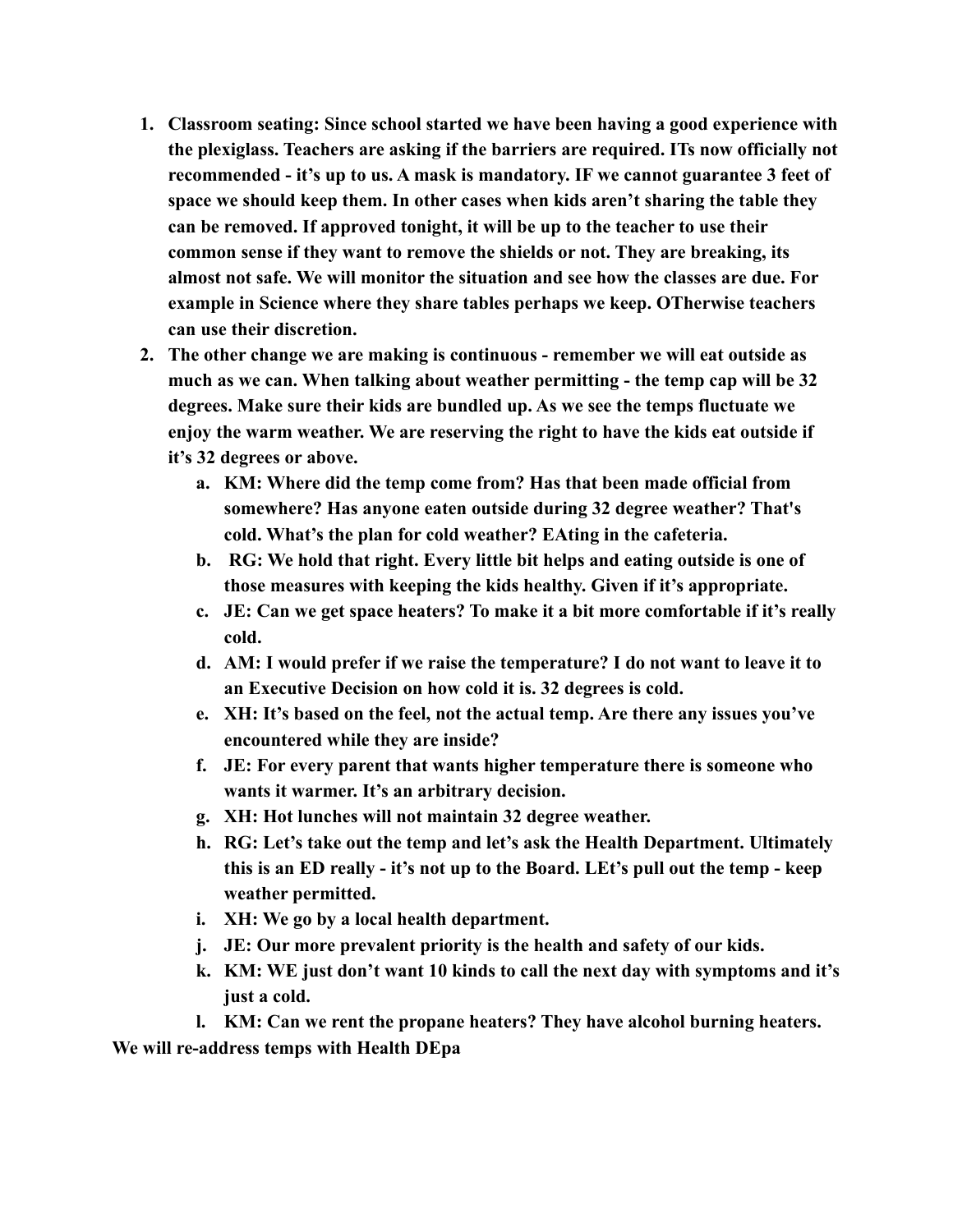- **3. Next topic: Covid 19 testing programs: I shared this with JE. Intro with a company via zoom with a testing company. Today they sent me an intake forum - basically how many students we have, how many are getting testing and parents. IT's a saliva based testing PCR. Tuesdays and Thursdays. Students can only test once. Unvaccinated folks can test 2x. 48 hr test turnaround. No cost to the district, no proof of insurance, all covered by the state. There is a meeting tomorrow at 10am to discuss logistics and how it will all work. Nov 23 first day - only Teachers. They can do 60 tests in 1 hr. The following week we will start a full week of testing. Parents have to opt into getting their kids tested. IT's set up for our organization. Super organized. I will learn more about the portal tomorrow and I will share all the information with the community. The hope is because it's not too invasive that it will entourage testing. This pairing with vaccinations avaiahle to 5 and up will put us in a better position because everything up until this point has been reactive.**
	- **a. KM: Did they mention how accurate?**
	- **b. RG: They said it's more accurate than a rapid test. The only time they had a false positive is if it's someone who has been sick within the 90 days.**
	- **c. JE: Do they collect information on who is vaccinated?**
	- **d. RG: I'm not sure but i will ask**
	- **e. JE: It might be helpful to see the correlation between testing and being vaccinated or not.**
	- **f. [Kim Capers](mailto:kcapers@tccsnj.org): We use the same company, we don't get asked about vaccination. It's not pleasant.**
	- **g. JE: IS there any talk about a vaccination site at the school?**
	- **h. RG: Wednesday there is a meeting with the Governor's office to discuss schools being a vaccination site. I am very pleased we are setting up a testing center at the school.**
	- **i. JE: Let's say we have a vax child who has no symptoms and they test positive. The + results get the regular quarantine mandate. Close contact gets tested 5 days later. Quarantine is 14 days.**
	- **j. RG: This will happen here from 11am 2pm. Forms by parents gives permission for testing without Parents being present**
- **4. Revised School Calendar: The day the Governor called the state of the emergency clarity - school doesn't have to close. IT's all depending on local conditions. We did a delay and helped work out staffing issues. The issue is when 12 staff members couldn't make it in because their kids didn't have school. School calendar has 1 emergency day in its current form. They have since clarified unless they discuss 3 days consecutively. There is talk about no more snow days. In order to have more flexibility during these situations, I wasn't comfortable with having just 1 day. I had a chance to speak with the SLT. No one wants the school year to go longer. We want**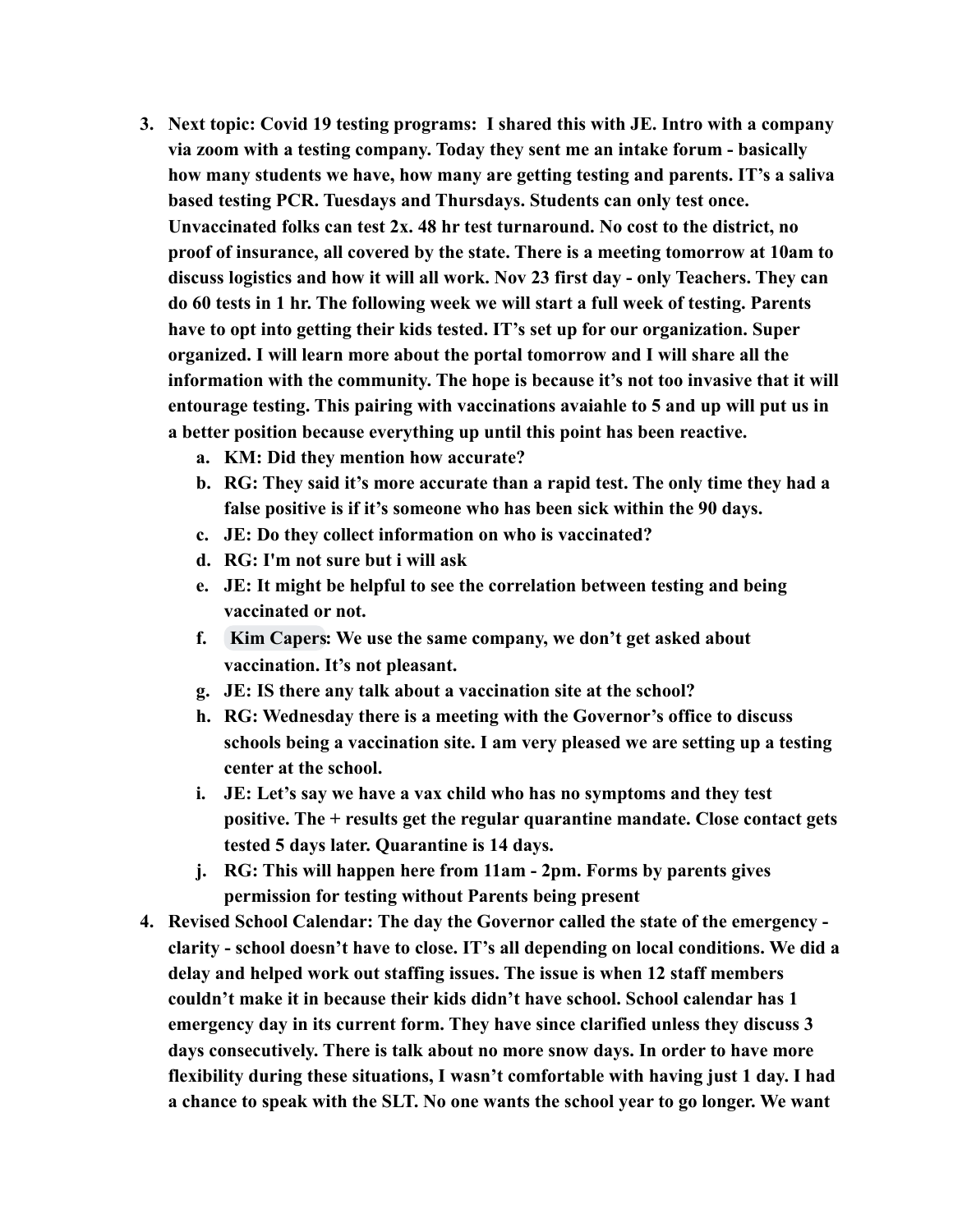**to be forthcoming and I have to take days that I didn't have. We are putting those days in the calendar. We were going to end on the 17th of June. Using this opportunity to close on Juneteenth. IF we don't use any emergency days the last day of school will be June 16th. If we use all 3 emergency days, we will close June 22nd. IF the conditions say what they allow is used as a virtual day, we reserve the right to use remote days if the state allows. We won't push for that. Graduation date is June 15th to not overlap on the 16th with THS. Typically by the Spring we amend the calendar which we need to send to the DOE. We need to get through the Winter in order to do that.**

**5. Emergency Remote / Virtual PLan: The state has asked every district to show a plan in the event of needing to go virtual. I took last year's remote plane and updated the document. It's a plan we have used and it works, hopefully we won't need to do that ever again. I have to submit this and this needs to be approved by the Board.**

# **Sonia To:**

**Held 1st Parent Teacher Conferences for the 1st time. Just want to thank all the teachers for such a great job. It was a hard week because REal Time was down. Appreciate the parents' patience during the process. WAnt to thank TCSCO for feeding the staff that evening. Helps tremendously. It was a great turn out - many teachers were booked. Thank you to all the teachers for accommodating.**

**We have our start strong assessments. We have preliminary results. Ralph is presenting in the next board meeting. This will have an action plan. ELA we actually added some points. It was difficult to get the assessment done. For the most part we did really well. Emergency Drill Update: WE have done the same as we have in the past. We are socially distant. Students are able to grab their coats to leave their building. In the past I would give them an idea. We are now allowed to give a specific date because of social distancing. How often are Lockdown drills done? Once a month. Bomb threats / Code Red are all different. We have 1 emergency drill and 1 fire drill. We aren't allowed to disclose the process due to confidentiality. Sonia comes around to check on the students. HIPP investigations and updates. Possible one today but will look into that as soon as possible.**

**Mr Adam: Curriculum update:**

## **TCCS Math Data:**

**When we show the assessment the results are shown as follows. This is based on available data from this morning. BOY: Readiness test. Try to give that the 1st week of the school year. Topic Assessments. See presentation for details. The correlation shifts depending on the grade level. The data will be better correlated once we do the Benchmark assessment. If The green doesn't improve with a subject, do you go back and teach it? We don't do a full blown re-teach but we will review it. We use supplemental resources to introduce the topic. 1 week mini-refresher. Shared supplemental support: Grades K-4. See slide show.**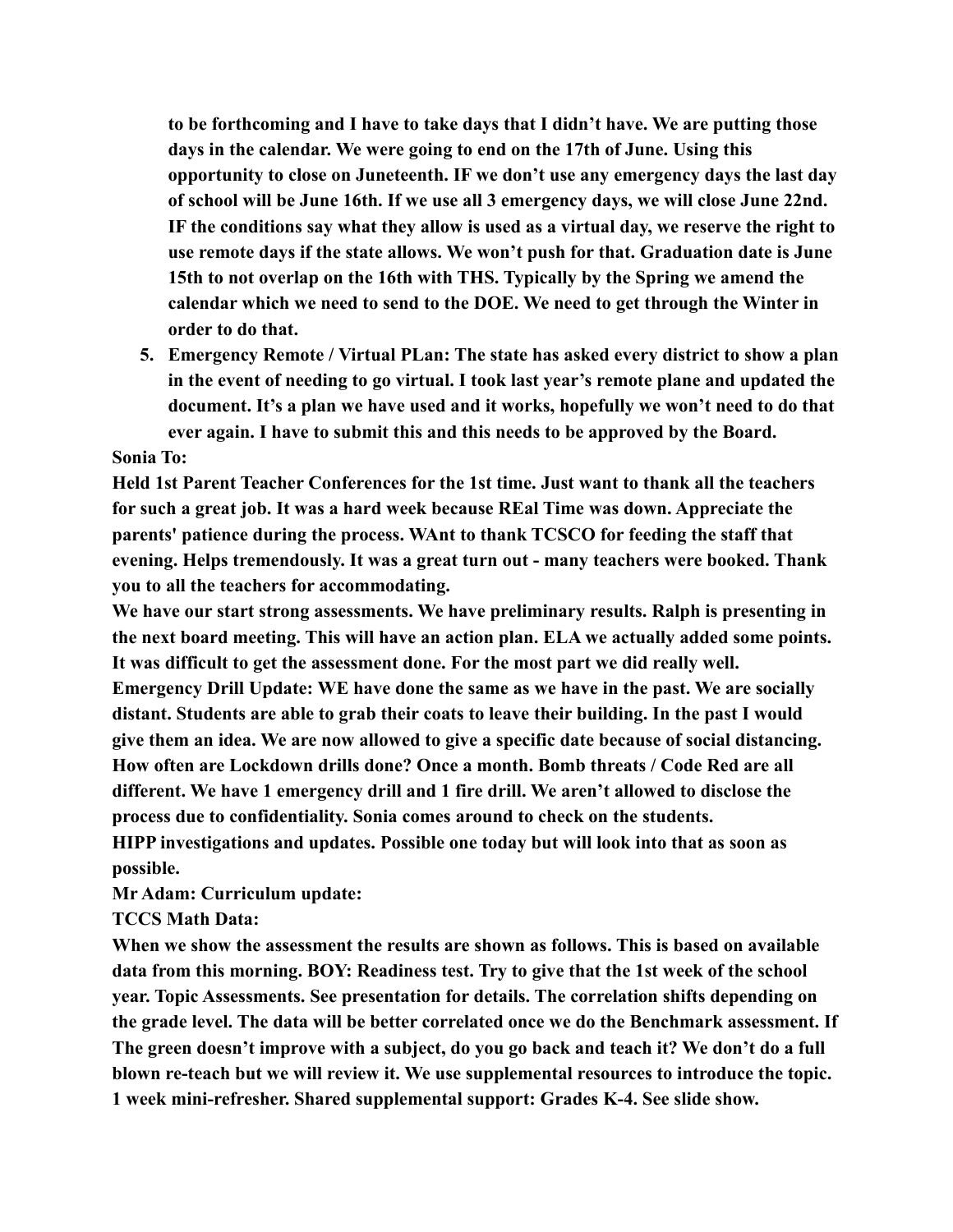**The results of the red block had a lot to do with not retaining a lot of information with remote learning. Concern of cheating was big due to being at home. See slide show for supplemental supports for 5 - 8th Grade.**

**Action Plan:**

**Boost groups based on teacher of recommendations**

**Basic SKills**

**Areas of needed improvement**

**Are there any concerns you won't have enough time to teach? Things will be covered in depth but that depends on how the year goes.**

**Reviewing NJ Standards Start Strong**

**Lori Stuart joins to present ELA Dept Chair:**

**See slide show:**

**K - 2 Smart Kids**

**3- 8 Benhmark Assesments**

**If we see such disparity to how the kids are doing - it's concerning to see the large number. 5th and 6th graders are the biggest population of Classified Students.**

**Shared action plans:**

**Ask Ralph if we shared the assessments on the website?**

**Can we attach it to the minutes?**

**New Business:**

**Committee Updates:**

**Curriculum: XH: We met on the 14th. We saw Mr Adam's presentation. Discussed the action plan for below level students. PD will be offered to teachers to help with these supplemental. Summer work was the lowest compared to the past. PBIS aren't effective. Gifted and Talented programs will kick off this month. See meetings for review. Another update Nov 18th.**

**Andrea: Do the teachers know it's up to them to refer students for Gifted and Talented. Mr. Keitel will send out soon to teachers.**

**Is there a referring teacher for Art/Music?**

**We need to clarify with a deadline. This Friday teachers need to provide their referrals (students)**

**We should add a test to assess Arts / Music**

**We are looking at different approaches. We should discuss this in the next Curriculum meeting.**

**Is this parent referral - no.**

**Just want to make sure the teachers know they are the only ones to refer the student so that they make it a point to recommend. Want to make sure no kids miss out. After the recommendation letters go to Mr Keitel, he will notify the parent.**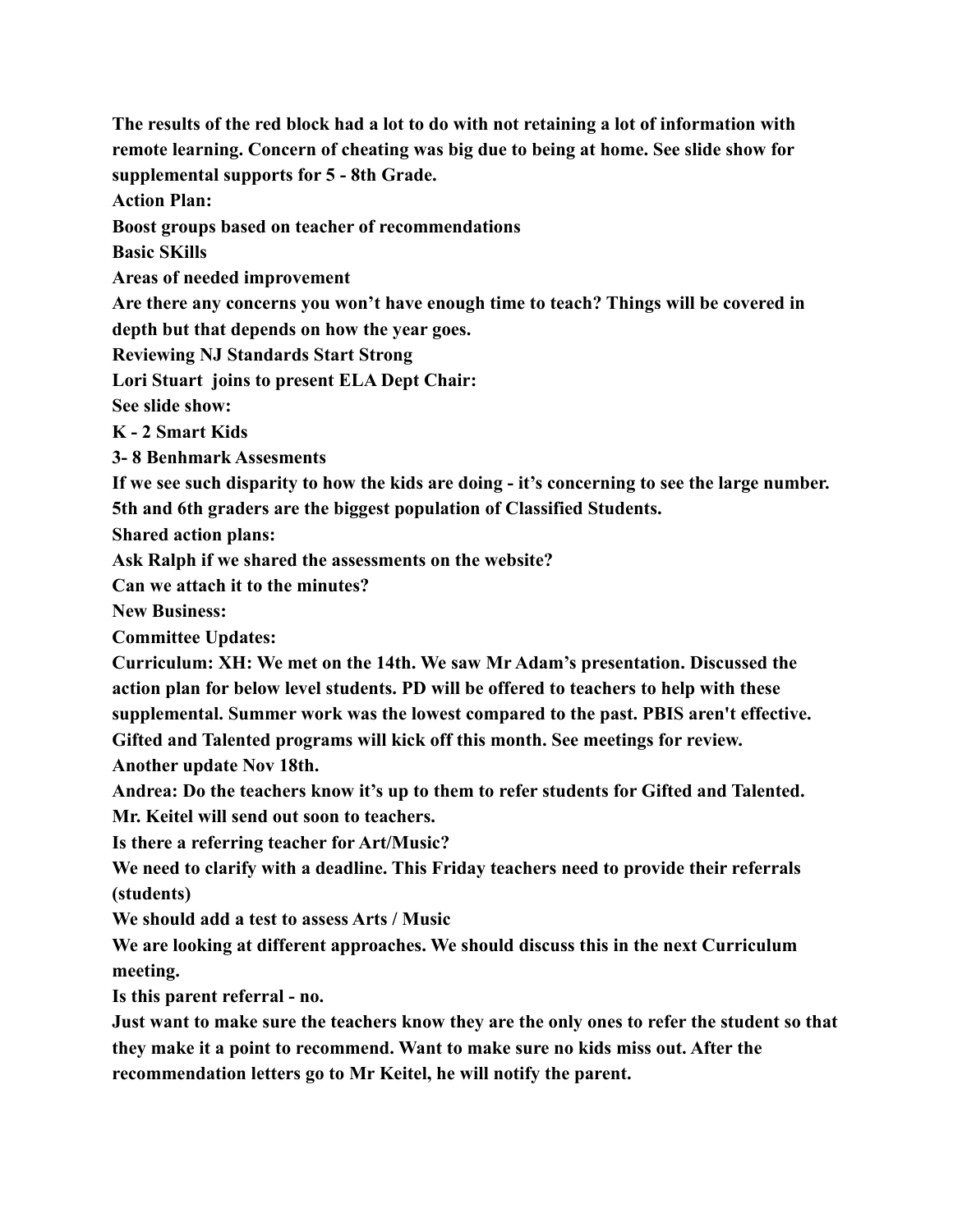**To speak to the delay, we started last year to put the program together. Looks like now we have all the things we are putting in place.**

**WE need to do better with communication on timeline, etc. Considering it's never existed it's moving in the right direction.**

**We will get some definitive timeline. If my child is not selected, what's the criteria? The teachers need to be reminded of the selection process.**

**Presentation of Resolutions:**

- **1. Budget Summary: \$131,639.98 Moved by: Haddnot / Second: Mcgilchris / Resolutions Carries: Yes**
- **2. Updated COVID-19 Protocols : Moved by: Holloway / Second: Mitchell Resolution Carries: Yes**
- **3. Revised School Calendar: Moved by: Gonzalez / Second: K. Mitchell / Resolution Carries: Yes**
- **4. Emergency Virtual / Remote Instruction Plan: Moved by: Carter / Second: Holloway / Resolution Carries: Yes**
- **5. Physical Therapy Services Agreement: Moved by: Haddnot / Second: McGilchrist Resolution Carries: Yes - Special Services, on site for those that need it.**
- **6. Personal Appointment (Instructional Aid): Moved by: J Mitchell / Second: Holloway/ Resolution Carries: Yes**
- **7. Personal Appointment (Sub Nurse: Moved by: Carter / Second: J Mitchell Resolution Carries: Yes / \$250 was negotiated for experience / \$175 is the starting rate and she has a FT job.**
- **8. Acceptance of Donation of the TCSCO Moved by: Holloway / Second: Haddnot because of liability we need to accept the donation. Long term it benefits us. Perhaps next we take the money and purchase it ourselves. It cost about \$50K. This donation is a formality to make it a property of the school. Resolution Carries: Yes**
- **9. Personal Appointment Extracurricular: Moved by: Haddnot / Second: J Mitchell Resolution Carries: Yes**

**Meeting closes at 856pm.**

**Does the Board play a role on the playground design/purchases? TCSCO spent all their \$\$. I would suggest that we look at this during the Facilities meeting to collaborate with TCSCO. At that point the Board will be involved because it's not TCSCO money it would be the School money.**

**8th Grade Graduation Committee:: We will do a soft sell of raffles. \$100 of scratch off tickets. We have a number of other fundraisers. We will have a Blue Moon event Nov 16th. We will raffle a newly released Jordans. Popcorn fundraiser. Bingo event.**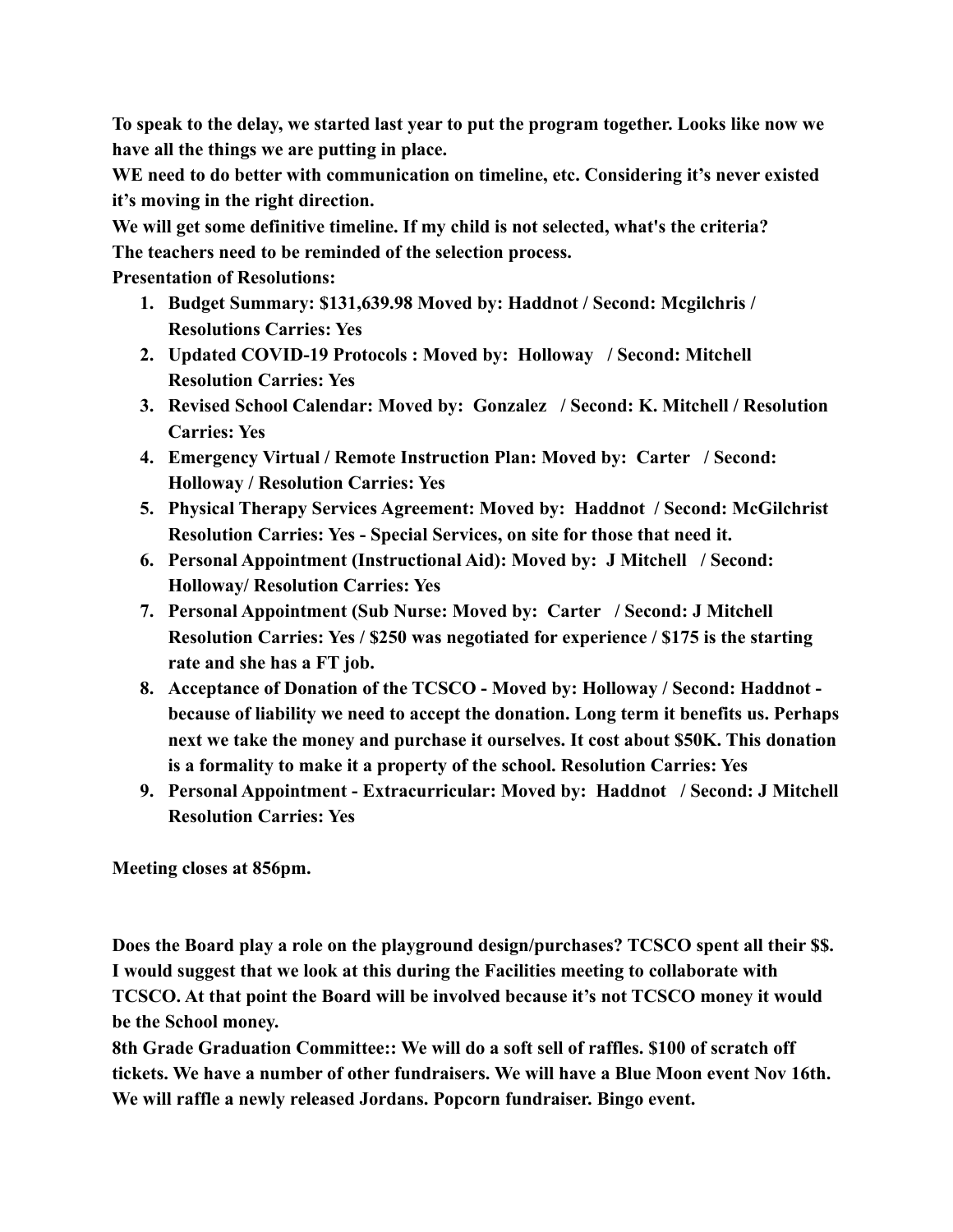**21-22 Re-Opening. Now in the 3rd week of school. All is going well. Positive all around. First staff meeting of the year. Thanking the staff for their hard work and having everyone in person. Everyone is cooperative and it's great to be back in the building. Updates:**

- **1. As we progress through the year, there will be changes to our reopening plan. We have a # of revisions on our protocols re: covid and school year. A few things have changed in house to our dismissal procedure and what works with kids moving around the building.**
- **2. First change is covd 19 testing. In speaking with Julie Elliot, she asked to reach out to the Board Attorney. Official determination that the rule that applies to the teachers applies to Board members. The Executive Order takes effect on OCt 18th this means to be fully vaccinated.**
- **3. Previously surveillance testing would be initiated if recommended. Government will fund schools to test. \$249 MILL and distribute it to schools that apply for it.** Gallo applied for this the Friday prior. The Vendor takes care of all the leg work but needs location and time. Once more guidance is available, Gallo will notify the public. Staff members are mandated to get tested if not vaccinated .**No details on when this will start. This is for a preventative measure not just symptomatic. This will also be available for Board members or Teachers that aren't vaccinated. No structure yet. How often depends on the funds and how often they send people out for testing. We don't want this to have a negative impact on our ability to operate. Will be done on site - may be inside or outside. More details forthcoming and it will not cost us anything. Covered by the Department of Health. Pending parent approval for students to get tested. We will create some kind of a permission slip and get confirmation. Elliot: Can we broaden who gets tested? Parents that volunteer on Fruit Friday, etc?**
- **4. Lunch: Snacks and parties, We will encourage teachers to use tent all times unless it's raining. It's possible to have snack in classroom if they cannot go outside. When it comes to parties - no more individual birthdays, maybe one class party a month.**
- **5. PE: Sanitization equipment. We learned that it's less about the surfaces and more about the kid. One thing that is mandated is for kids to wash their hands before and after PE classes.**
- **6. Health Screenings: Changes: Rather than saying they have any 1 symptoms, we are going to limit 2 of 1 kind or 1 of a higher concern. Students should stay home or be**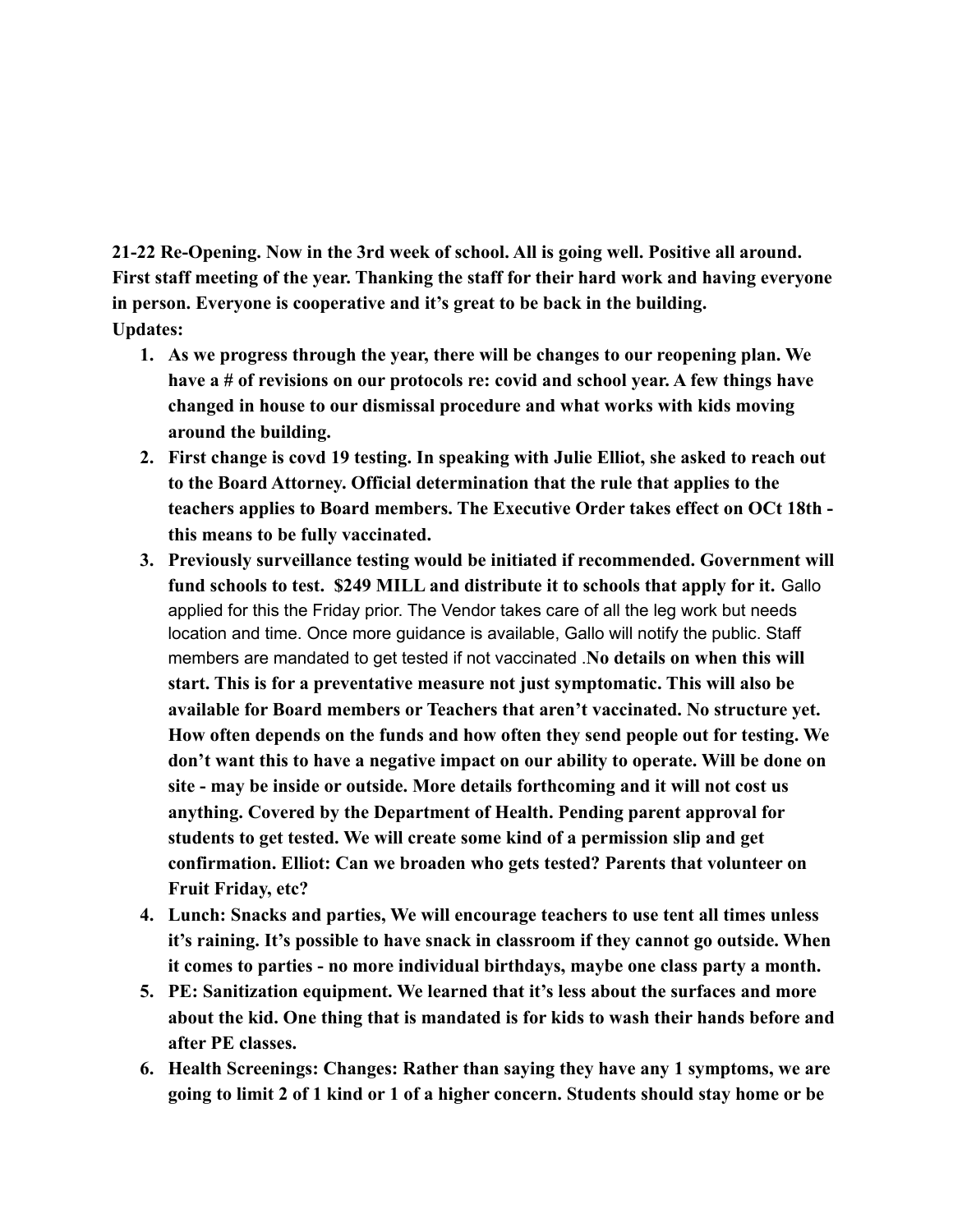**sent home if they have: 2 of the following: Fever, or 1 of the following: cough, shortness of breath or difficulty breathing or loss of taste or smell. This is an updated guidance.**

- **7. Dismissal Change: We learned over the 1st week and a half we need to revamp. Too many kids going at the same time to lockers or during dismissal. Not even social distancing. We staggered it out. We re-instituted PM home room for 3rd to 8th. This helps with not having everyone leave at the same time. This will allow kids to all leave safely. Bus kids now go to the gym if busses are late. Driver is supposed to enforce assigned seating. Question: Ms Elliot: What happens when busses are late? The students wait in the gym with designated lines. There has been a change in where the bused students and families wait and that has shown benefits. Mr. Mitchell: asked regarding bus aides, there are bus aides that go with the students on the way home, in the pm. TCCS Staff are the aides. Mr. McGilchrist: How do we ensure assigned seating? The busing company has worked with the Teaneck Police Department and has received proper training. Ms Torres shared that the driver will show the students on the first day. Mr. Gallo: This is the 2nd year they provide assigned seating.**
- **8. Travel: Initial plan says travel is permitted, yes. IF you travel outside of the tri-state area, there is a quarantine period for unvaccinated students. Nurse will collect the testing. We are keeping a roster of traveling families.**
- **9. Cleaning/Sanitation: Before and after cleaning as the day progresses. When entering ART they must wash their hands when entering and exiting the class.**
- **10. See MAP for Dismissal changes.**

# **Torres:**

**Back to School Night:**

**1. Today was the 1st night back to school for k, 1 and 2. Great feedback. Nice to see everyone. Parents liked the video. Tomorrow we have 3rd - 8th back to school night.**

# **Ms Anders:**

**1. Update on PBIS - continuing from last year. We wanted to begin the year strong, we used the summer homework to be graded as a pbis. Today I imputed the points into the system. This was a great turn around with the points system. We ordered lanyards and badges with kids' names on them. If you have the app you can scan the barcode and add points. Expanding the capabilities so more staff members can be involved. Ms Haddnot: Asked if more students resulted in handing in due to the system? Sanders - Mr Adam said there were a good # of upper grade. Anthony: How do you keep track of the points? Sanders: Parent Portal you can see and if you download the app it will notify you. School wide points.**

**That wraps up the Directors Report**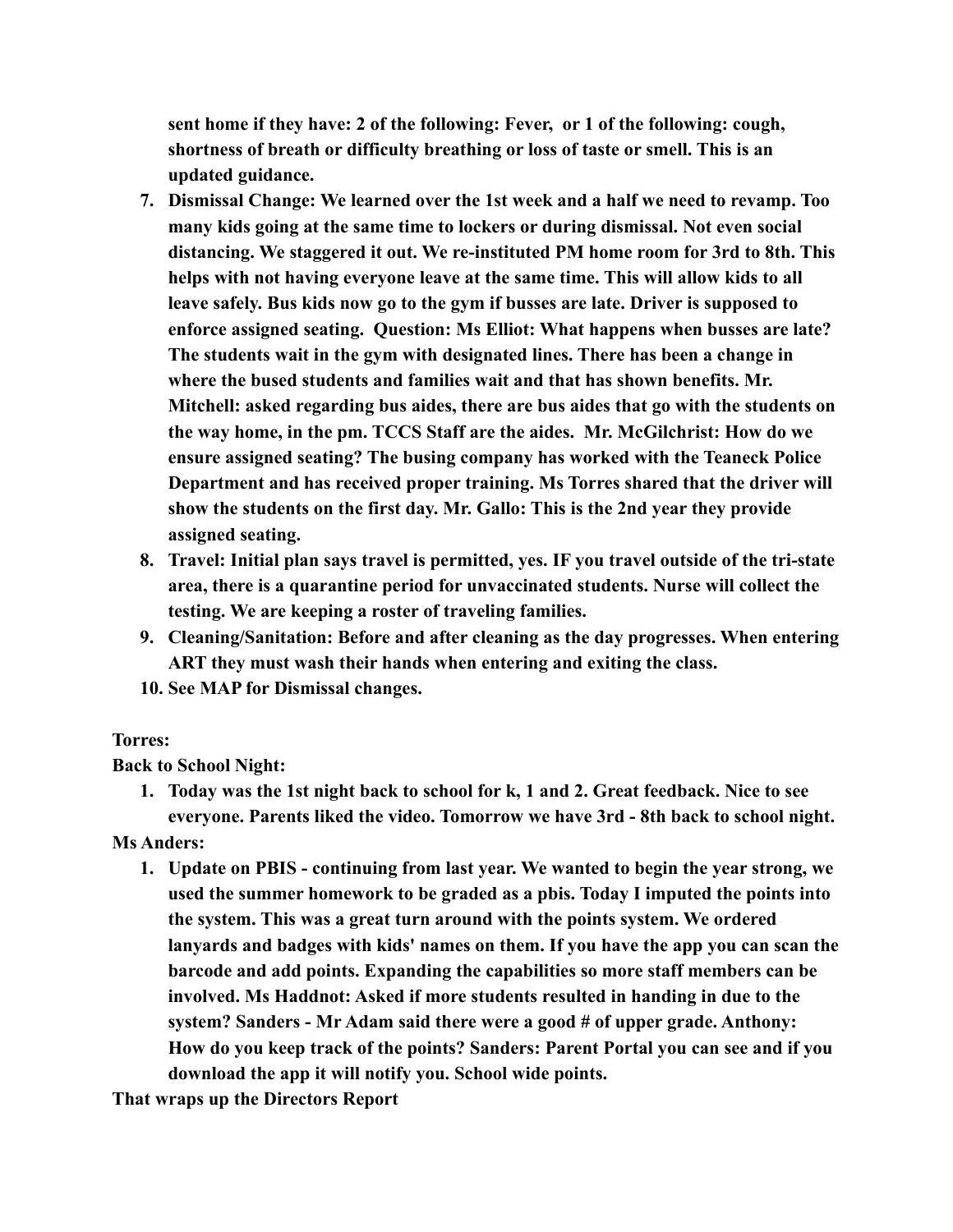**Julie: Committee Updates**

**Fin Comm: We reviewed the check register for this month. IT was a big # but typical for the beginning of the year. We spoke about the changes in staff appointments. Curriculum meets on Wednesday. Setting up a Governance Meeting:**

## **Resolutions:**

**Budget Summary: Julie reads resolution: Holloway moved, J Mitchel seconds, no comments: Resolution Carries**

**Update Covid Protocols: Julie reads resolution: Moved Mitchel, Carter seconds, Anthony comments: Not comfortable with approving the portion of testing for unvaccinated. Elliot: We changed the date to give enough time for those that need to get vaccinated. Changed to Oct 18th. Y Skaff: Is there an update with # of teachers vaccinated. Ralph: 85% vaccinated.**

**Mitchel: Do you expect that to increase due to the new mandate? Ralph: Don't know about the intention, haven't followed up with people that aren't vaccinated. Until we have the funding in place it will be up to them to do it. Should a teacher need to quarantine, do we have a plan in place for a substitute teacher. If they are on sick time, they cannot teach remotely. Elliot: Will we have an update from State about testing setup. Mitchel: How is the proof of vaccination being collected? Ralph: We are currently working through that. The approved documents will be shared with everyone. Elliot collected survey of board but the School will collect proof of vaccination: Resolution: carries / Anthony and Kirk abstain**

**Substitute Nurse: Moved: Xiomara, Second: Kirk Mitchel. Anthony: How are substitute nurses collected? Through the interview process. We have 3 subs through an agency. These are working Nurses. Resolution Carries**

**Health Care Staff Agreement: Julie Mitchell moves, Kirk Mitchell: Seconds / Resolution Carries**

**Vendor Pricing Agreement: Revolution Foods (we interviewed with vendors over the summer but unfortunately, for a school our size it's hard to get other vendors interested. We will maintain our agreement. PRices went up a bit but we switched to an individually packed lunch for covid. Hallway moves / Gonzalez seconds: Xiomara were there changes in the menu? Ralph: We haven't been in contact. They said they updated the menu. This vendor is more committed to healthy eating. Resolution Carries**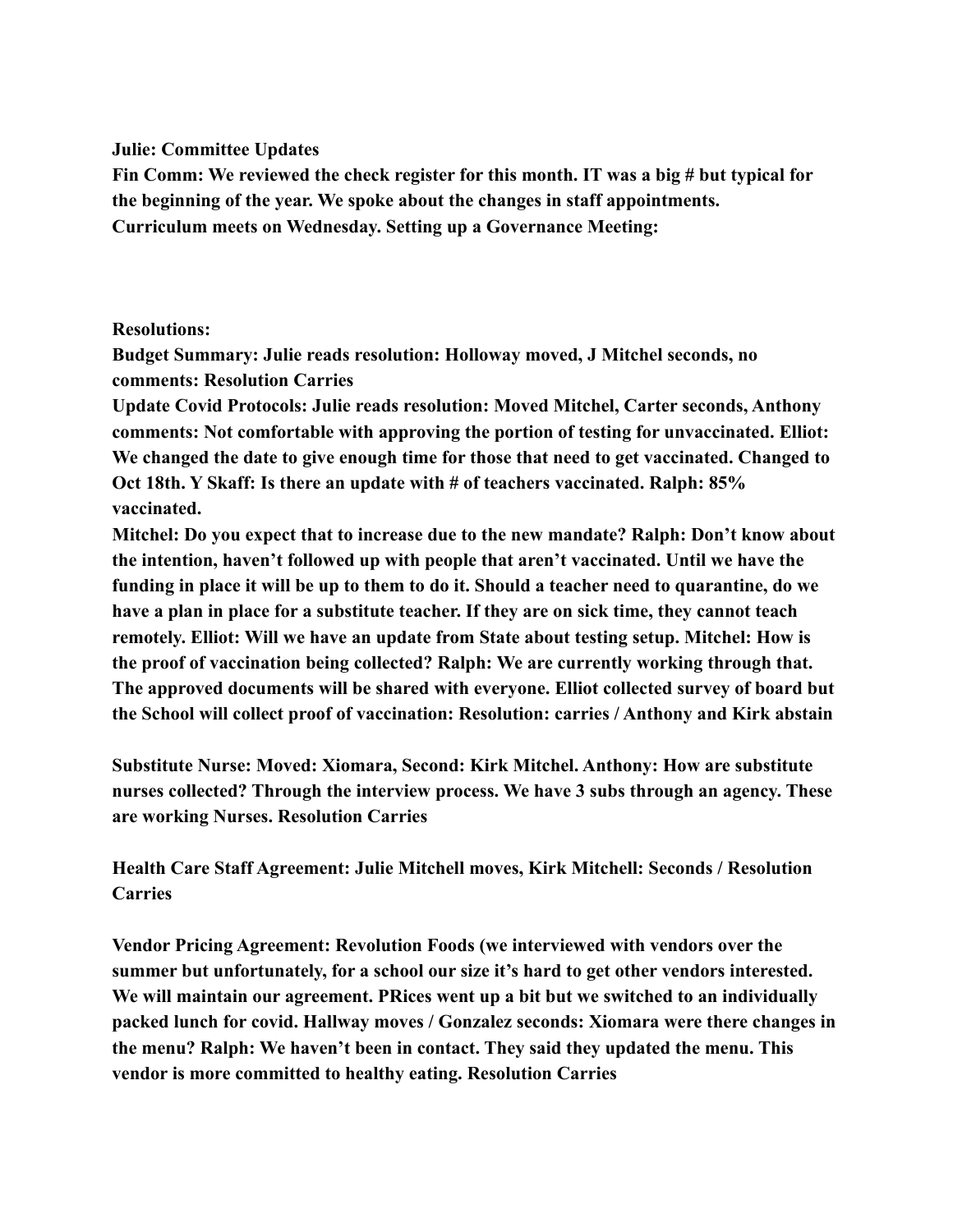**Personal Appt: Gift and TAlented Chair, Quiz Bowl Coach and STEM Coordinator: J Mitchel moves, Xiomara seconds. Kirk - what is quiz bowl. Keitel explains. Gifted and Talented Program: To oversee gifted and talented kids and stimulate and meet their needs. First year implementation, 2021-2022. STEM Coordinator will work with all grade levels about developing activities that fall under STEM. More hands on pieces. Resolution Carries**

**School Psychologist Services: Audry Messy Hadnot: Moves / Hallway Seconds. Hadnot: How does meeting with the parents work? The entire team will be there. Resolution Carries**

**Acceptance of Resignation of one of our aides: J Mitchel moves, Halloway seconds. He is moving on to a Counselor position to another school. Resolution Carries**

**Acceptance of Appointing for new aide: Moved by Anthony Mc, Holloway Seconds / Resolution Carries**

**We have a leave of absence request for 12 weeks unpaid: moved by Mitchell, seconds Holloway / Resolution Carries**

**Intern Head Custodian: Hadnot moves, J Mitchell seconds, Resolution Carries**

**Full time Custodian: Gonzalez moves, Holloway seconds, Resolution Carries**

**Part time Custodian: moved by j mitchel, second hadnot, resolution carries:**

## **2 Additional Personal Appt:**

**Social Worker / Case Manager: .8 FT equivalency: Andrew Blanco: Gonzalez moves, J Mitchel, seconds. Question: Is SEL a graded class? No. It's expected to participate but won't be graded. Resolution Carries**

**Paraprofessional - to take on the duties 40% instructor and 60% aide: Hadnot moves / Holloway seconds: Hadnot: Credentials/Certifications: Ralph: Mathias is just about certified in behaviors. We purchased this program. This is an evolving role. He is also working with some of our behaviorally challenged students. He fills the gap. Looking to phase out of paraprofessional and fully behavioral. Once he has the official certification we will revamp the program and salary will change. The goal is to make him FT Behaviourlist.**